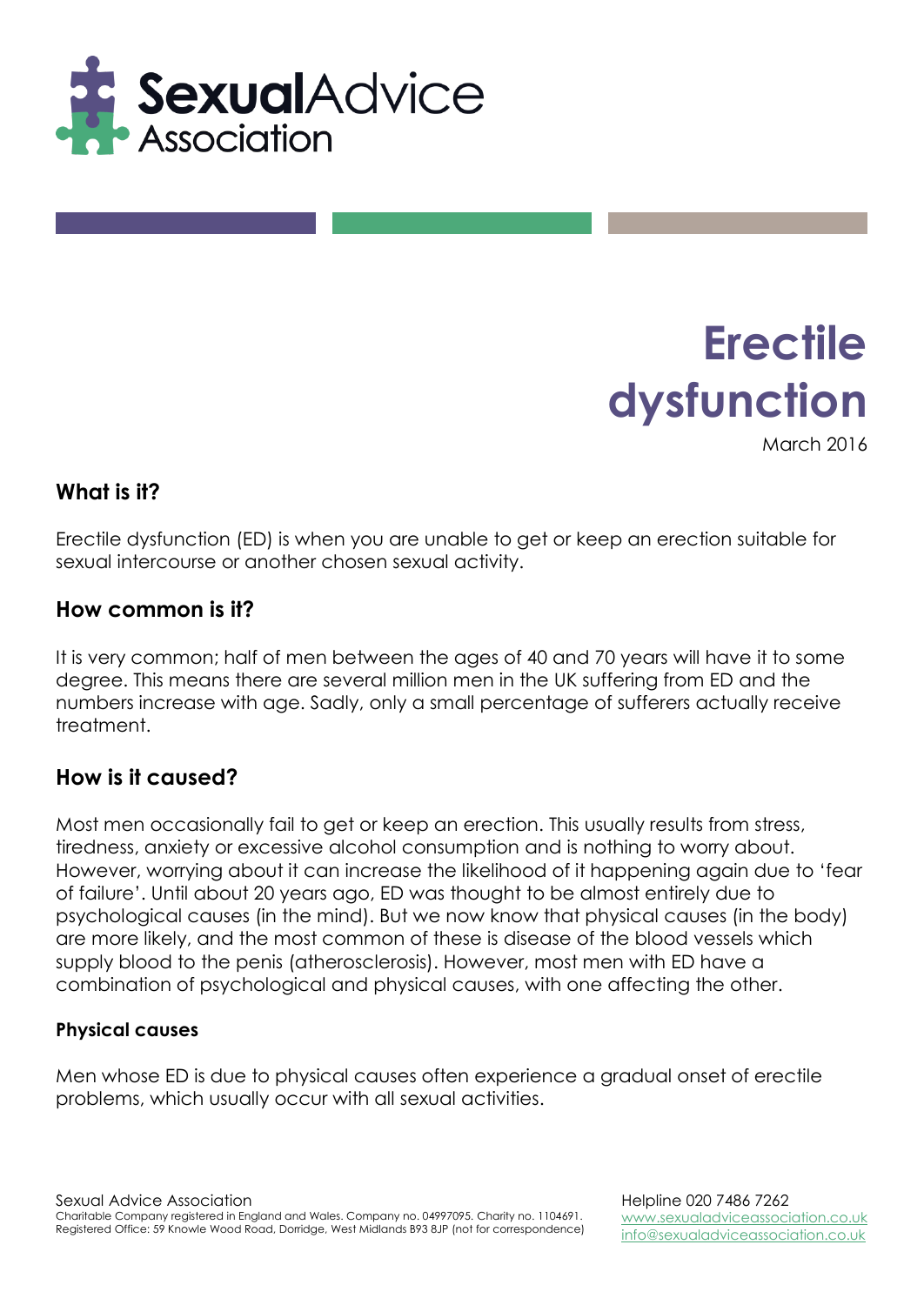Physical causes of ED include:

- Vasculogenic conditions (which affect blood flow to the penis) including disease of the heart or blood vessels (cardiovascular disease (CVD)), high blood pressure, raised cholesterol and diabetes
- Neurogenic conditions (which affect the nervous system) including multiple sclerosis, Parkinson's disease, stroke, diabetes and spinal injury or disorder
- Hormonal conditions (which affect the hormones) including an overactive thyroid gland, an underactive thyroid gland, hypogonadism (low testosterone level), Cushing's syndrome (high cortisol level), a head or brain injury recently or in the past and subarachnoid haemorrhage or radiation to the head (these may cause hormonal changes, particularly a low testosterone)
- Anatomical conditions (which affect the structure of the penis) including Peyronie's disease
- Surgery and radiation therapy for bladder, prostate or rectal cancer
- Injury to the penis
- Side effect of prescribed drugs
- Recreational drug use
- Excessive alcohol consumption

ED is also more likely to occur in people who smoke, are overweight and/or are not active enough.

If atherosclerosis is the cause of your ED, this narrowing is likely to affect other blood vessels in the body as well, including the arteries that supply blood to the heart. This means ED can be an early warning sign of future heart problems, appearing some 3-5 years before a heart complaint. You may therefore be able to prevent a future heart problem from occurring if you see your doctor for treatment soon after your ED starts (see our factsheet 'Erectile dysfunction and the heart').



Atherosclerosis (narrowing) of an artery

Hormone problems may be a more common cause of ED than once thought. The most frequently seen of these is reduced testosterone (male sex hormone), which can occur in men of all ages, including the elderly. The current guidance on the use of testosterone replacement therapy in men recommends that that when they first see a doctor for ED and/or reduced libido ('sex drive'), they should have their testosterone measured in the morning on at least two occasions (see our factsheet 'Testosterone deficiency').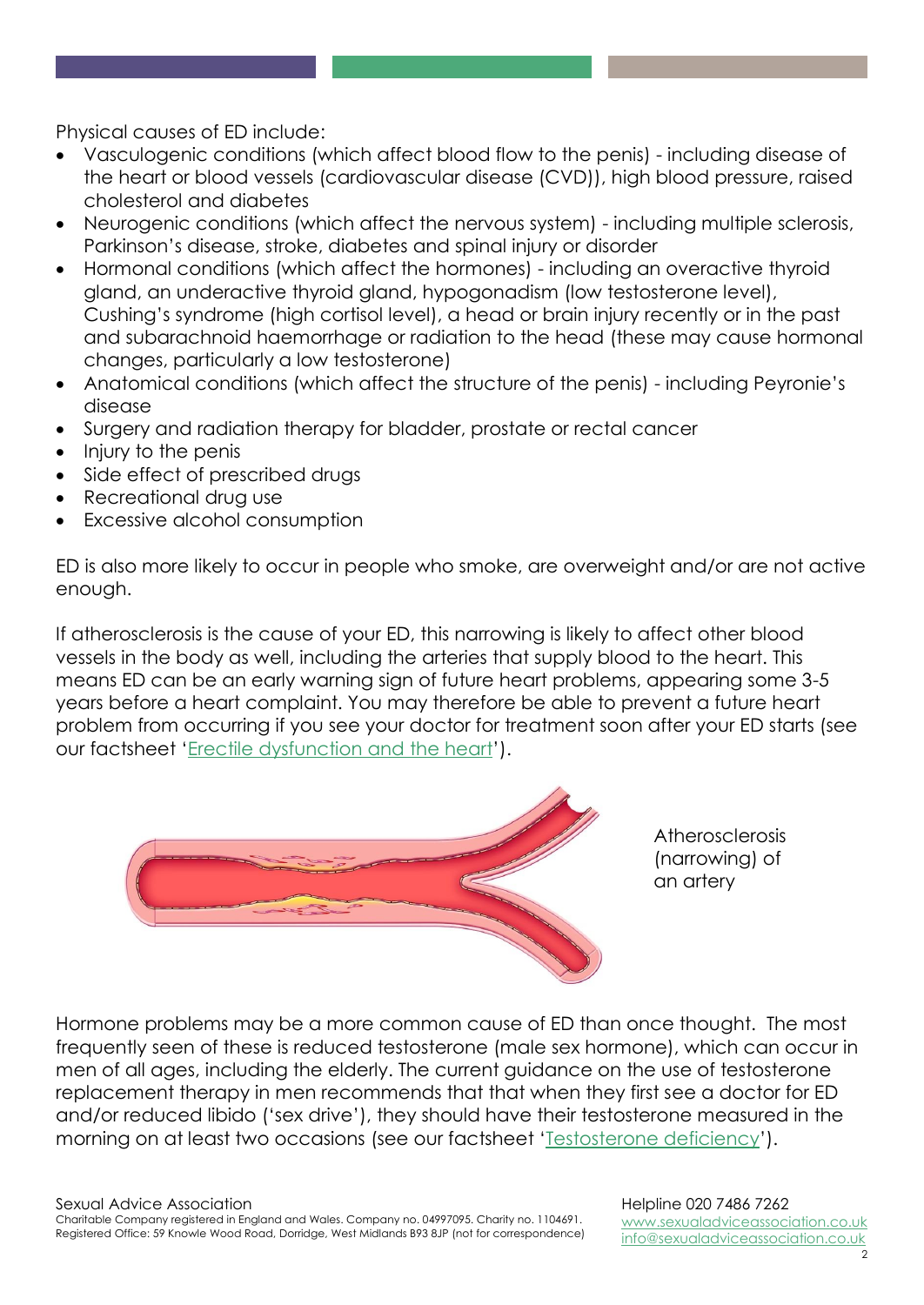If you have ED and ride a bike for more than three hours a week, your doctor may recommend you try a period without cycling to see if this helps improve things. It is important to make sure you are sitting in the correct position with a properly fitted, comfortable seat - some are specifically designed to relieve pressure on the blood vessels and nerves supplying the penis.

#### **Psychological causes**

A psychological cause of ED is more likely if:

- Your erection is fine except with your partner
- You are suffering stress and anxiety from work or home (money or family)
- There are marital rows and dissatisfaction (which may also cause premature ejaculation)
- You are depressed
- Failing once is followed by fear of subsequent failure
- Your partner has sexual problems
- You are bored sexually
- You are worried about your sexual orientation
- You have suffered previous sexual abuse

## **When should you seek help?**

If you have been suffering with ED for more than a few weeks, it is wise to see your doctor, because it may be a warning sign of other more serious health problems.

Many men find it very difficult to talk about such a personal problem as being unable to get an erection and may put off asking for help for 2 years or more. However, GPs are trained to deal with ED and in the end it's usually not as embarrassing as was feared.

## **How is it diagnosed?**

To diagnose the cause(s) of your ED, your doctor will ask you about your sexual history, diet and lifestyle. You will have an assessment, which includes measurement of your height, weight and waist. You will also need a medical, which includes:

- Heart and lungs check
- Blood pressure check
- A quick check of your genitals to rule out any obvious physical abnormality
- Cholesterol check
- Diabetes test
- A morning check of your testosterone (see our factsheet 'Testosterone deficiency')

If you have symptoms of an enlarged prostate gland, such as a weak stream and/or urgent and/or frequent urination, your doctor may also need to examine your prostate.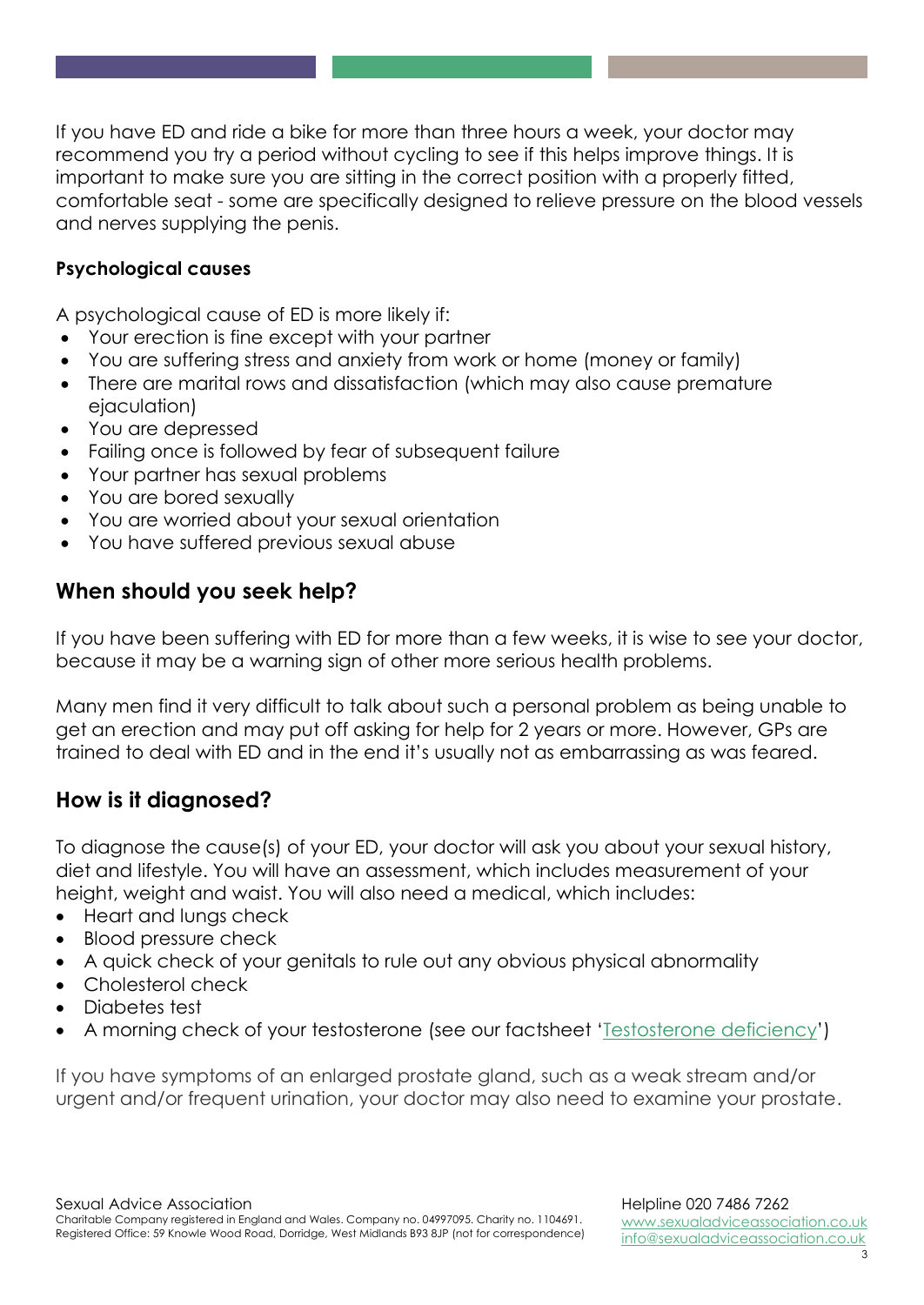If you do not want to talk to your GP about ED, you can visit a genitourinary medicine (GUM) clinic. Their details can be found on the British Association for Sexual Health and HIV (BASHH) website [www.bashh.org](http://www.bashh.org/) You can also see a sex therapist (see the following section on 'Sex therapy')

## **How is it treated?**

ED treatment involves tackling the cause of the problem, whether this is physical, psychological or a mixture of both. There have been major advances in the treatment of ED and most sufferers can now be treated effectively.

If atherosclerosis is causing your ED, your doctor may recommend some lifestyle changes, which will also improve your general health and help protect your heart. These include:

- Stopping smoking
- Limiting the amount of alcohol you drink to no more than 14 units a week
- Losing weight if you are overweight (see out factsheet 'Body Mass Index (BMI)')
- Eating a healthy Mediterranean-style diet (see out factsheet 'The Mediterranean diet')
- Taking moderate daily exercise
- Trying to reduce stress and anxiety

Your doctor may also prescribe medications to treat atherosclerosis (such as cholesterollowering statins and drugs to lower your blood pressure).

If lifestyle changes fail to improve things, tablets are usually the first line treatment. These are called phosphodiesterase (pronounced phos- pho- di- es- ter- ase) inhibitors (PDE5i) and include tadalafil (Cialis®), vardenafil (Levitra®), sildenafil (Viagra®) and avanafil (Spedra®). PDE5i work for many men but they will not cause an erection unless the man is mentally AND physically stimulated (see our factsheet 'Oral treatment for erectile dysfunction').

A drug called alprostadil (which is the same as a chemical that the penis produces naturally when it becomes erect) can be injected into the shaft of the penis. This allows more blood to flow into the penis and get trapped there, which helps you get and keep an erection. Injection therapy is very successful in those men who do not respond to tablets. There are two types of alprostadil injections available, Caverject® and Viridal®.

Invicorp is another type of injection therapy used to treat ED. It contains two active ingredients (aviptadil and phentolamine mesilate); one increases blood flow to the penis to help you get an erection while the other helps trap the blood there to keep the erection. Invicorp may work well for men who have found little success with other ED treatments and some may find it less painful to use than alprostadil injections.

Another option is to insert a pellet (MUSE®) that contains alprostadil into the urethra (the tube through which you pass water) after urinating. The pellet dissolves and gives you an erection.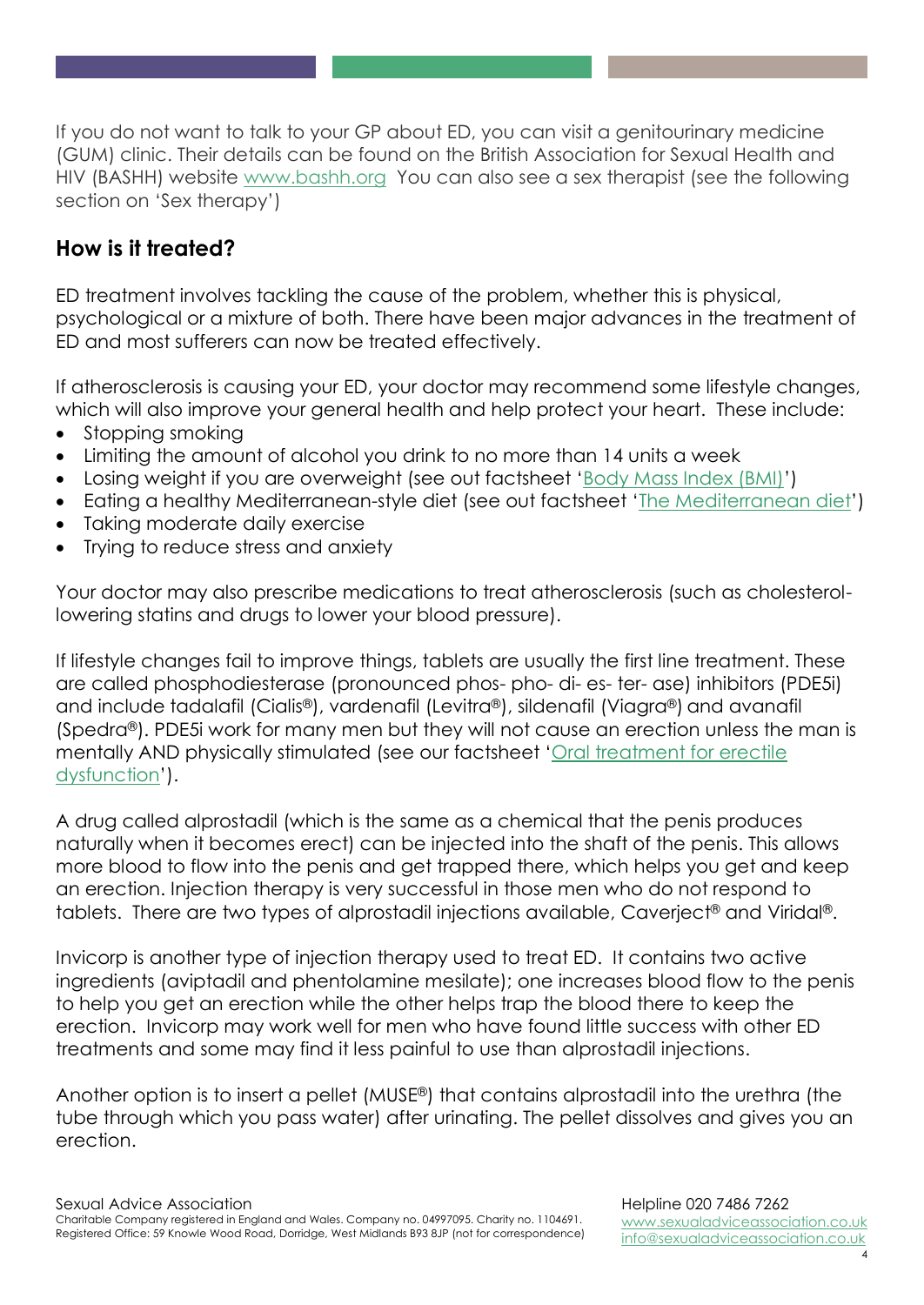Alprostadil can also be used topically as a cream (Vitaros®) which is applied to the penis. For more information on injection, urethral and topical treatments for ED, see our factsheet 'Injection, urethral and topical treatments for erectile dysfunction'

Vacuum devices draw blood into the penis to get an erection, and it is trapped there with a special ring at the base of the penis to keep the erection. These devices suit some people well (see our factsheet 'Vacuum pump treatment for erectile dysfunction')

Testosterone replacement therapy may be required if you are found to have low levels of this hormone (see our factsheet 'Testosterone deficiency').

Surgically implanted devices (penile prostheses), which strengthen the penis from inside, are available for the very few men who cannot get an erection in any other way.

Research has suggested that a small number of men with ED may benefit from exercises to strengthen the pelvic floor muscles. These lie underneath the bladder and back passage, and at the base of the penis. If your doctor thinks this approach may benefit you, they will refer you to a physiotherapist.

#### **Sex therapy**

Sex therapy is talking therapy where an individual or couple work with an experienced therapist to assess and treat their sexual and/or relationship problems. Together they will identify factors that trigger the problems and design a specific treatment programme to resolve or reduce their impact.

Sex therapy is considered highly effective in addressing the main causes and contributing factors of sexual difficulties. And it helps people to develop healthier attitudes towards sex, improve sexual intimacy, become more confident sexually, and improve communication within the relationship.

Sex therapy can also be used in combination with other forms of treatment.

Your GP or another health professional on the NHS may be able to refer you for sex therapy (depending on area), or you can contact a therapist directly and pay privately. It is important to make sure that they are qualified and are registered with an appropriate professional body. You can find more information on sex therapy in our factsheets 'Sex therapy' and 'How to find, choose and benefit from counselling support'

#### **Will your age affect your treatment?**

While you are more likely to suffer with ED as you get older, it is your attitude not your age that is the biggest barrier in treating the condition. While some older men and their partners accept loss of erectile function as a normal part of ageing and do not want treatment, others are unhappy about losing such an important part of their lives. It is